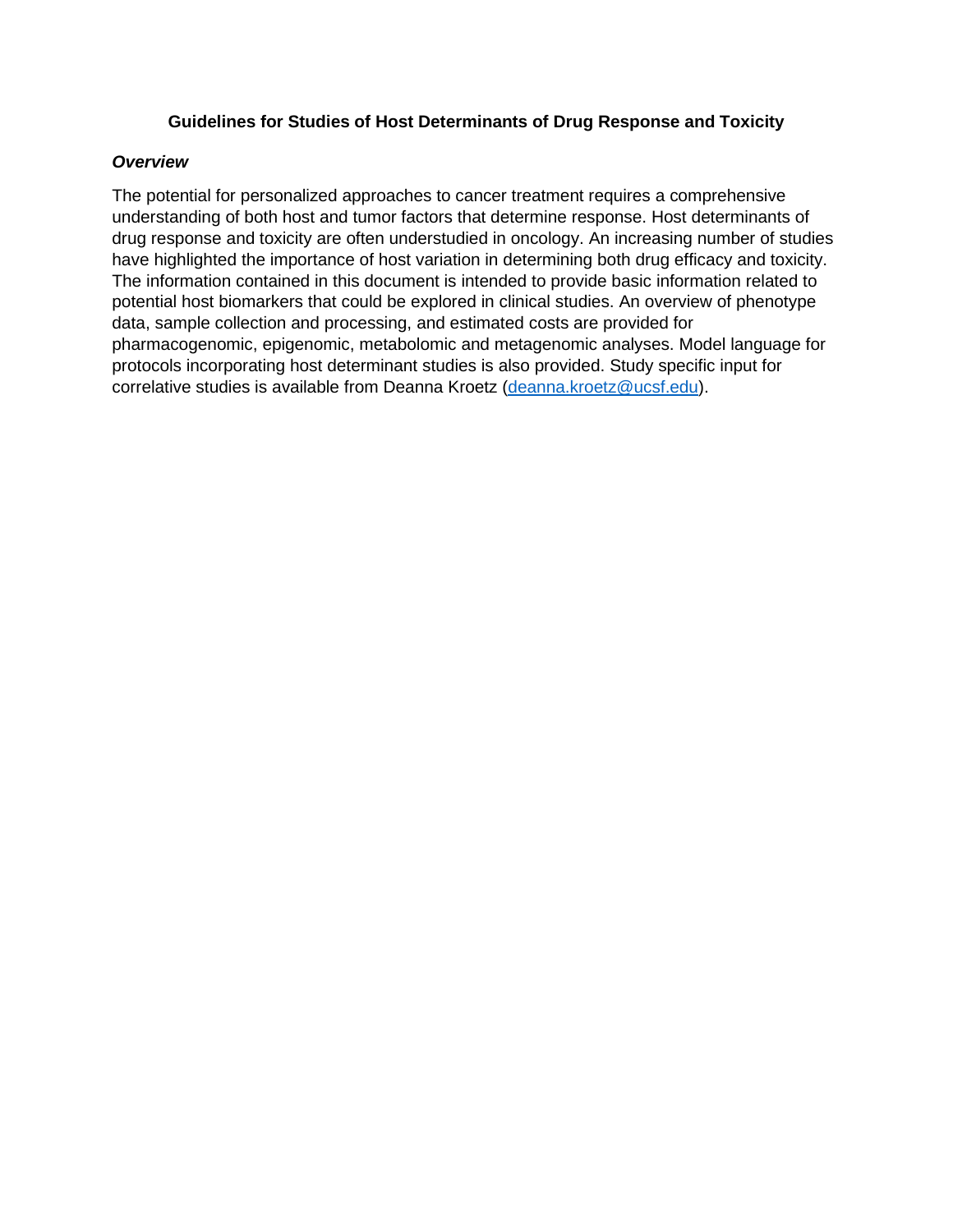# *Pharmacogenomics*

Genetic variation in drug response and toxicity has been validated for numerous drugs used in oncology. A recent analysis identified 12 oncology drugs with clinically actionable pharmacogenetic associations (Table 1). Additional genetic associations reported for drugs used in oncology require validation.

| Drug(s)                        | <b>Clinically</b><br><b>Actionable</b><br>Gene(s)/Variants | Gene(s)                         | Phenotype                                              | Effect<br><b>Size</b> | <b>Recommended Clinical</b><br><b>Action</b>                                                                                                                                  | <b>Refs</b> |
|--------------------------------|------------------------------------------------------------|---------------------------------|--------------------------------------------------------|-----------------------|-------------------------------------------------------------------------------------------------------------------------------------------------------------------------------|-------------|
| Asparaginase                   | rs6021191,<br>rs17885382                                   | NFATC <sub>2</sub><br>HLA-DRB1  | Hypersensitivity                                       | OR.<br>3.1            | Closer monitoring for<br>hypersensitivity strongly<br>recommended for those<br>carrying any risk alleles at<br>either of the specified loci                                   | $[1]$       |
| Capecitabine/<br>fluorouracil  | <b>DPD</b> deficient                                       | <b>DPYD</b>                     | Systemic<br>toxicity                                   |                       | For those with decreased<br>DPD activity, decrease<br>dose by 25-50%<br>For those with complete<br>DPD deficiency, avoid use<br>of fluoropyrimidine drugs                     | [2, 3]      |
| Cisplatin                      | rs1872328                                                  | ACYP2                           | Ototoxicity                                            | HR.<br>4.5            | Closer monitoring for<br>ototoxicity is strongly<br>recommended for patients<br>carrying the risk allele                                                                      | [4, 5]      |
|                                | rs1883112                                                  | NCF4                            |                                                        | OR,<br>2.5            | For carriers of 1 risk allele,<br>no modifications are<br>warranted. For carriers of<br>2 risk alleles, closer<br>monitoring for<br>cardiotoxicity is strongly<br>recommended | [6, 7]      |
| Doxorubicin                    | rs8187710                                                  | ABCC2                           | Cardiotoxicity                                         | OR,<br>4.3            | Closer monitoring for<br>cardiotoxicity is strongly<br>recommended for patients<br>carrying the risk allele                                                                   | [7, 8]      |
|                                | rs13058338                                                 | RAC <sub>2</sub>                |                                                        | OR.<br>2.8            | Closer monitoring for<br>cardiotoxicity is strongly<br>recommended for patients<br>carrying the risk allele                                                                   | [7, 8]      |
| Irinotecan                     | UGT1A1*28                                                  | UGT <sub>1</sub> A <sub>1</sub> | Toxicity<br>(primarily<br>diarrhea and<br>neutropenia) |                       | For those carrying 1 risk<br>allele, monitor closely for<br>toxicity.<br>For those homozygous for<br>the risk allele, reduce<br>starting dose.                                | $[9]$       |
| Lapatanib                      | HLA-DQA1*02:01                                             | <b>HLA</b>                      | ALT elevation                                          | OR.<br>14.1           | Closer monitoring for<br>hepatotoxicity is strongly<br>recommended for patients<br>carrying the risk allele                                                                   | $[10-12]$   |
| Mercaptopurine<br>/thiogunaine | Intermediate or<br>poor metabolizer<br>(IM/PM)             | <b>TPMT</b>                     | Myelosuppress-<br>ion                                  |                       | For IMs, decrease starting<br>dose by 30-70% and<br>adjust doses based on<br>degree of<br>myelosuppression.<br>For PMs, drastically<br>decrease starting dose                 | [13, 14]    |

| Table 1. Clinically Actionable Gene-Drug Pairs for Oncology |  |  |  |  |
|-------------------------------------------------------------|--|--|--|--|
|-------------------------------------------------------------|--|--|--|--|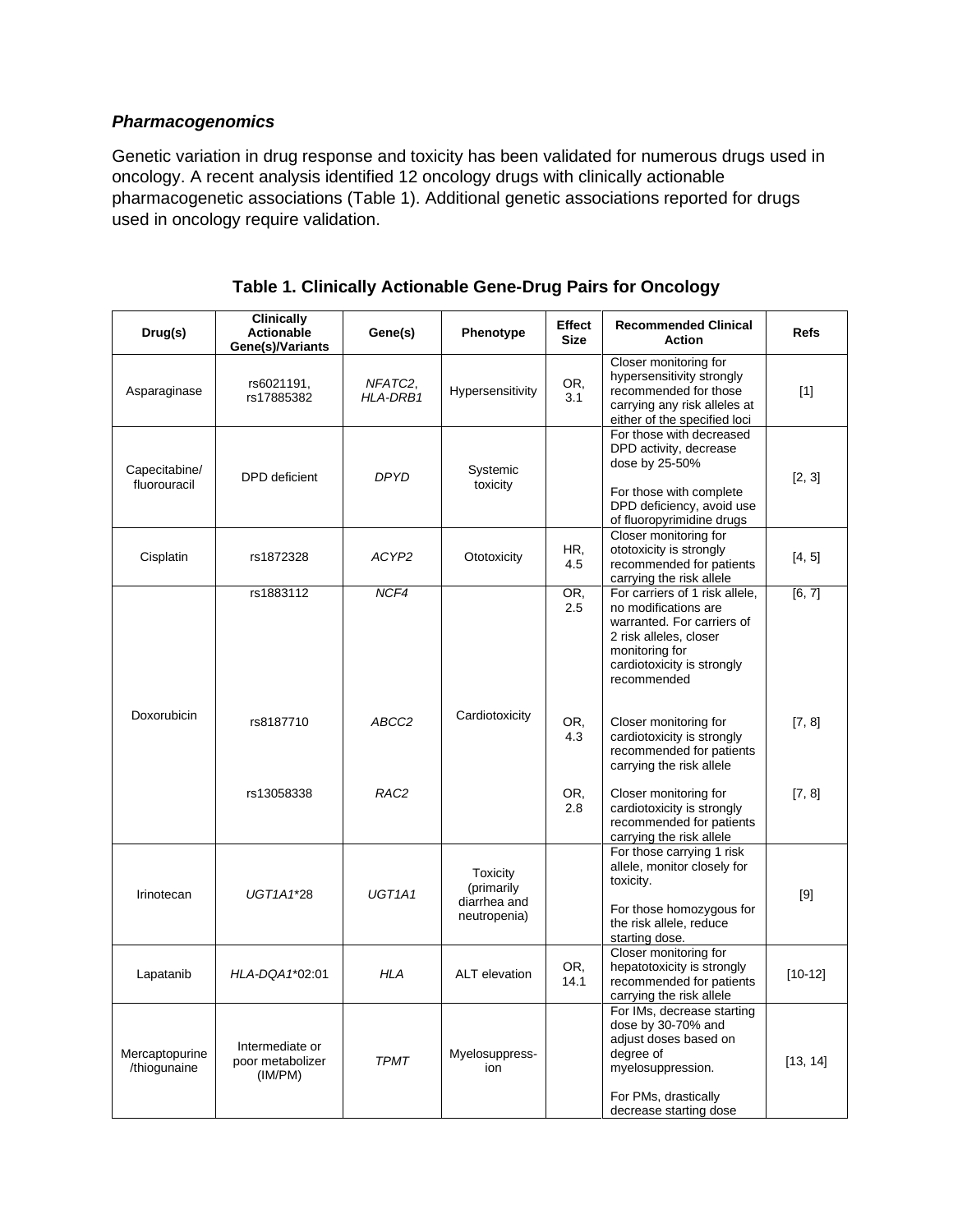|             |                                                                         |        |                                               |            | and dosing frequency and<br>adjust doses based on<br>degree of<br>myelosuppression                                                                                                                                                                                                                                                          |          |
|-------------|-------------------------------------------------------------------------|--------|-----------------------------------------------|------------|---------------------------------------------------------------------------------------------------------------------------------------------------------------------------------------------------------------------------------------------------------------------------------------------------------------------------------------------|----------|
|             | rs307826                                                                | VEGFR2 | PFS, RR                                       | HR.<br>8.8 | Not recommended for<br>clinical implementation at<br>this time                                                                                                                                                                                                                                                                              |          |
| Sunitinib   | rs776746                                                                | CYP3A5 | Toxicity-<br>induced dose<br>reduction        | HR,<br>3.8 | For those carrying the risk<br>allele, closer monitoring<br>for toxicities is strongly<br>recommended; earlier<br>dose reduction may be<br>required.                                                                                                                                                                                        | $[15]$   |
| Tamoxifen   | Ultrarapid/normal/<br>intermediate/poor<br>metabolizer<br>(UM/NM/IM/PM) | CYP2D6 | Recurrence.<br>DFS, RFS,<br>DRFS, BCSS,<br>OS |            | For IMs, consider an<br>alternative drug (e.g., an<br>aromatase inhibitor) or an<br>increased tamoxifen dose<br>if aromatase inhibitors are<br>contraindicated.<br>For PMs, an alternative<br>drug is recommended<br>(e.g. an aromatase<br>inhibitor); an increased<br>tamoxifen dose could be<br>considered if Als are<br>contraindicated. | [16, 17] |
| Vincristine | rs924607                                                                | CEP72  | Peripheral<br>neuropathy                      | OR,<br>4.3 | For carriers of 1 risk allele,<br>no modifications are<br>warranted.<br>For carriers of 2 risk<br>alleles, closer monitoring<br>for neuropathy is strongly<br>recommended                                                                                                                                                                   | [18, 19] |

From Wellmann et al. [20]

Pharmacogenetic correlative studies should be considered for any of the drugs listed above. In addition, if drugs are known to have dose-limiting toxicity, germline DNA samples could be collected for discovery studies. In some cases, GI, dermatological, neurological and cardiovascular toxicities might be shared across a drug class and these samples could be included in future cross-study pharmacogenomics analyses.

# **Phenotype data:**

Pharmacogenomic associations with drug response would utilize typically collected measures of response (PFS, OS, RECIST etc). It is important that appropriate measures of drug toxicity are collected for association analyses. A representative list is shown here, although other criteria might be appropriate for a specific drug.

- NCI-CTCAE grading, including Grades 1 and 2.
- Relevant laboratory values (e.g., baseline and on treatment BP, liver and renal function tests)
- Where appropriate, relevant baseline and on treatment diagnostic tests for cardiac output.
- Co-morbidities such as diabetes, alcoholism, HIV, Crohns etc. that could influence drug toxicity
- Cumulative dose at time of dose reduction or Grade 3 or higher toxicity
- Dose delays due to toxicity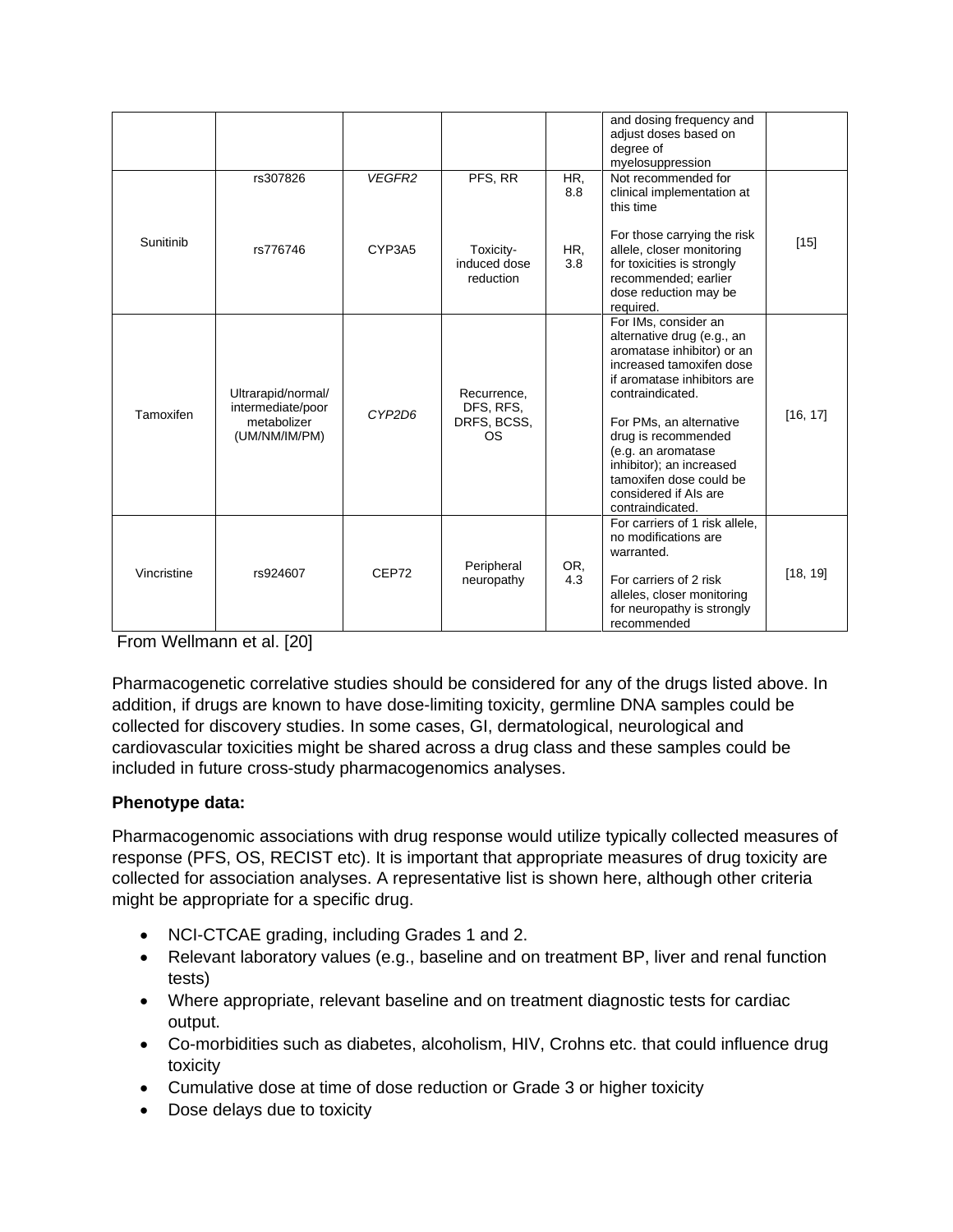# **Samples for genomic DNA:**

- 6 ml blood sample in an EDTA tube obtained at baseline
- Document time of draw, processing, aliquoting and storage
- Blood sample should be stored prior to genomic DNA extraction at -80ºC if possible, but -20ºC is also acceptable
- SOP for collection, processing and storage:
	- o Collect blood into lavender top K2EDTA Vacutainer tube
	- o Invert tube 8 times immediately after collection
	- o In a biosafety cabinet, aliquot the blood into 3-4 1.8 ml cryovials
	- o Label with patient ID and 'WB' for whole blood
	- o Store at -80ºC
- Alternative protocol if you cannot aliquot immediately after collection:
	- o Collect blood into lavender top K2EDTA Vacutainer tube
	- o Invert tube 8 times immediately after collection
	- o Store upright at 4ºC for no longer than 24 hrs
	- o The following day, remix blood by inverting 8 times
	- o In a biosafety cabinet, aliquot the blood into 3-4 1.8 ml cryovials
	- o Label with patient ID and 'WB' for whole blood
	- o Store at -80ºC

- CRS research nursing rates for research outpatient procedures direct venipuncture ≤4 tubes =  $$27.77$
- CRS mobile research nursing rates for outpatient procedures direct venipuncture ≤4  $tubes = $111.10$
- CTSI sample processing and aliquoting \$11.24/tube
- CTSI sample storage per vial per month (fridge or freezer) \$1.28
- CTSI shipment, ambient or cold packs \$8.83/box
- Genomics core DNA extraction ~\$35/sample (will require storage at 4°C after isolation)
- PCR genotyping ~\$1/SNP/sample not including personnel
- Genome-wide genotyping array
	- o Affymetrix Precision Medicine Research Array \$29/sample includes reagents, array and consumables; sold in 96-well units; UCSF genomics core charge of \$28.10/plate for processing the arrays
	- o Affymetrix UK Biobank Array \$59/sample includes reagents, array and consumables; sold in 96-well units; UCSF genomics core charge of \$28.10/plate for processing the arrays
	- o Illumina Genotyping Arrays range from \$49-\$298/sample (reagents, array and consumables); sold in 96-well units; arrays require processing at the UC Davis Genomics Core (costs negotiable on a per project basis)
		- Most commonly used arrays for clinical focus are \$49-\$119/sample
- Exome sequencing per sample costs: ~\$300 for 50X coverage, \$400 for 100X coverage; \$50 for analysis (Novogene)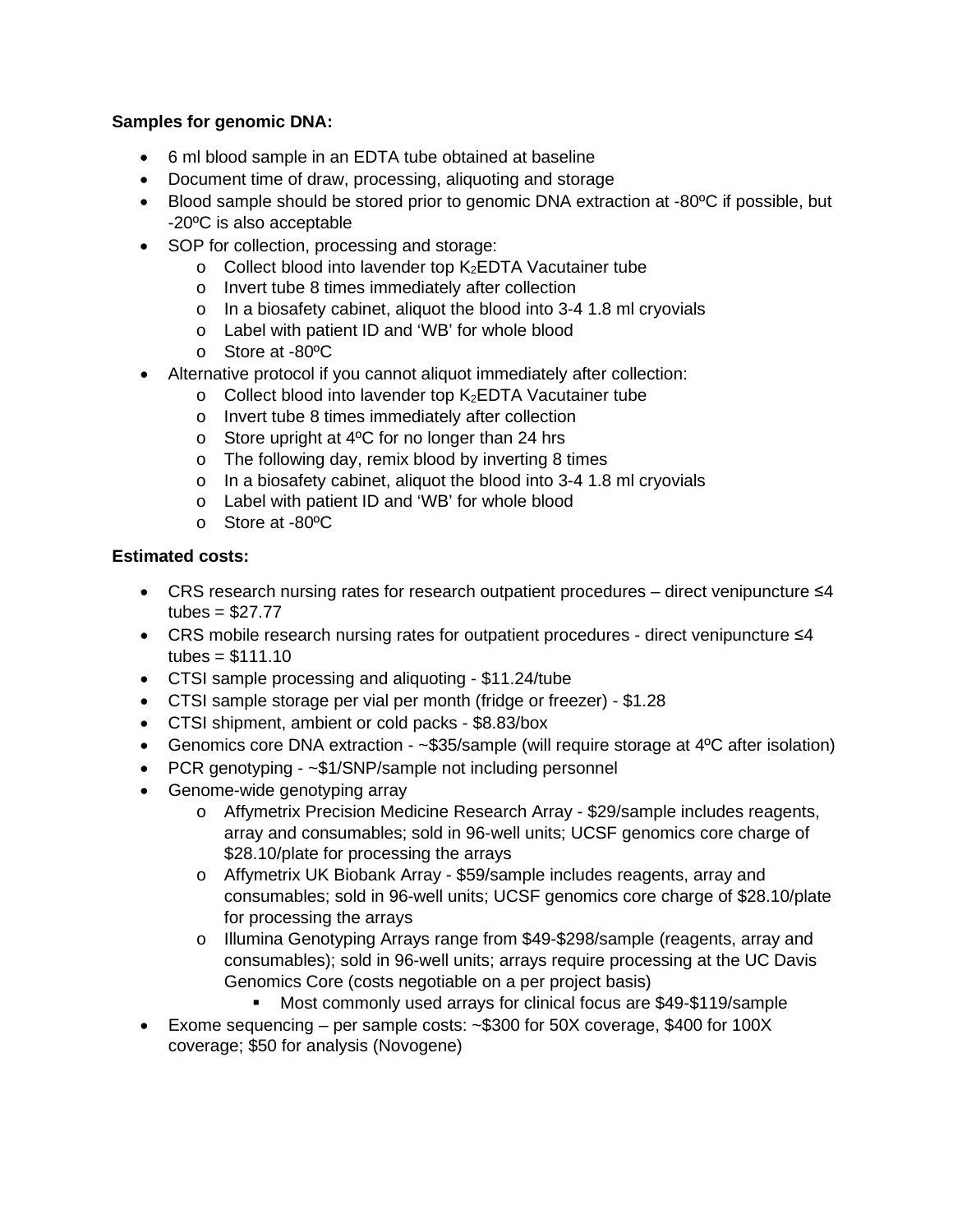# *Epigenomics*

There is increasing interest in epigenomic markers of drug response and toxicity. For germline variation in epigenetic marks, samples should be collected prior to drug treatment. To determine if drug treatment affects epigenetic regulation, blood samples for DNA extraction should also be collected during or after treatment. Genome-wide methylation arrays are commonly used for discovery of epigenomic variation associated with drug response.

# **Phenotype data:** same as for pharmacogenomics

# **Samples for genomic DNA:**

- Same as for pharmacogenomics
- Additional samples collected during or after treatment if drug effects on methylation are of interest

- See above for sample collection and processing
- Genome-wide methylation arrays
	- o Illumina EPIC array \$260/sample includes reagents, array and consumables; sold in 96-well units; arrays require processing at the UC Davis Genomics Core (costs negotiable on a per project basis)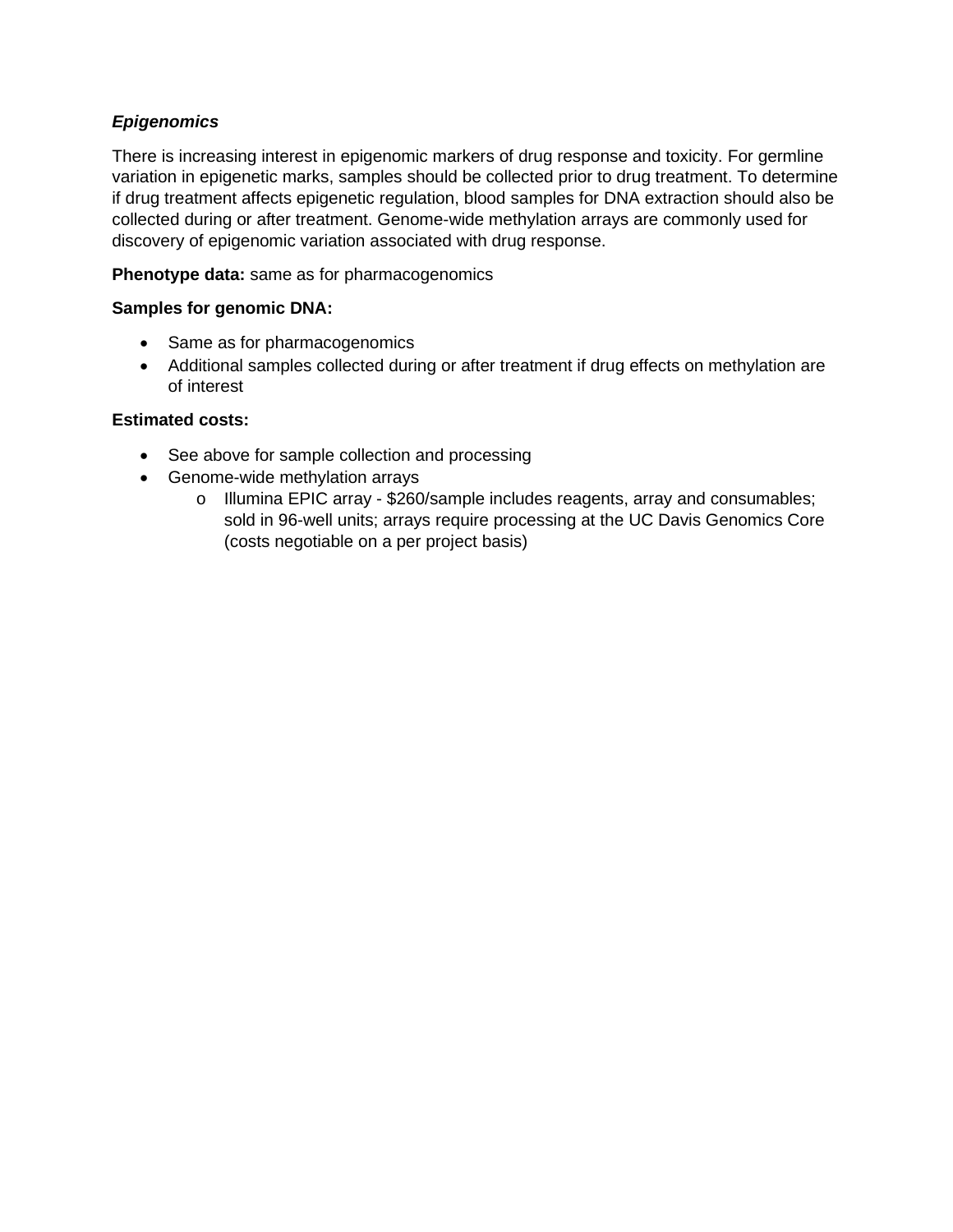## *Metabolomics*

Plasma markers of metabolites have been associated with variable response to antidepressants, antihypertensives and oncology drugs. In most cases, changes in plasma biomarkers in response to treatment are linked to variability in response and toxicity. Such analyses require both baseline and treatment samples. Discovery studies typically use large panels of 1000+ metabolites; lipid panels and targeted panels are also available. *Sample processing and storage is critical for maintaining sample integrity (0.5-1 ml plasma samples required).*

**Phenotype data:** same as for pharmacogenetics

# **Sample collection and processing:**

- Collect two 6 ml blood samples in an EDTA tube
- Document time of draw, processing, aliquoting and storage
- SOP for collection, processing and storage:
	- $\circ$  Collect blood into lavender top K<sub>2</sub>EDTA Vacutainer tubes
	- o Centrifuge at least 15 min at 2200-2500 rpm
	- o In a biosafety cabinet, immediately aliquot the plasma into chilled polypropylene tubes with external threading (2.0 ml cryovials or 1.5 ml Eppendorfs)
	- o Label with patient ID and 'PL' for plasma
	- $\circ$  Flash freeze in liquid nitrogen if possible. If liquid nitrogen is not available, immediately place at -80ºC or in a dry ice/ethanol bath.
	- o Store at -80ºC

- See above for sample collection and processing
- Metabolon costs vary depending on sample size but generally ~\$100/sample including all analytical and bioinformatics analyses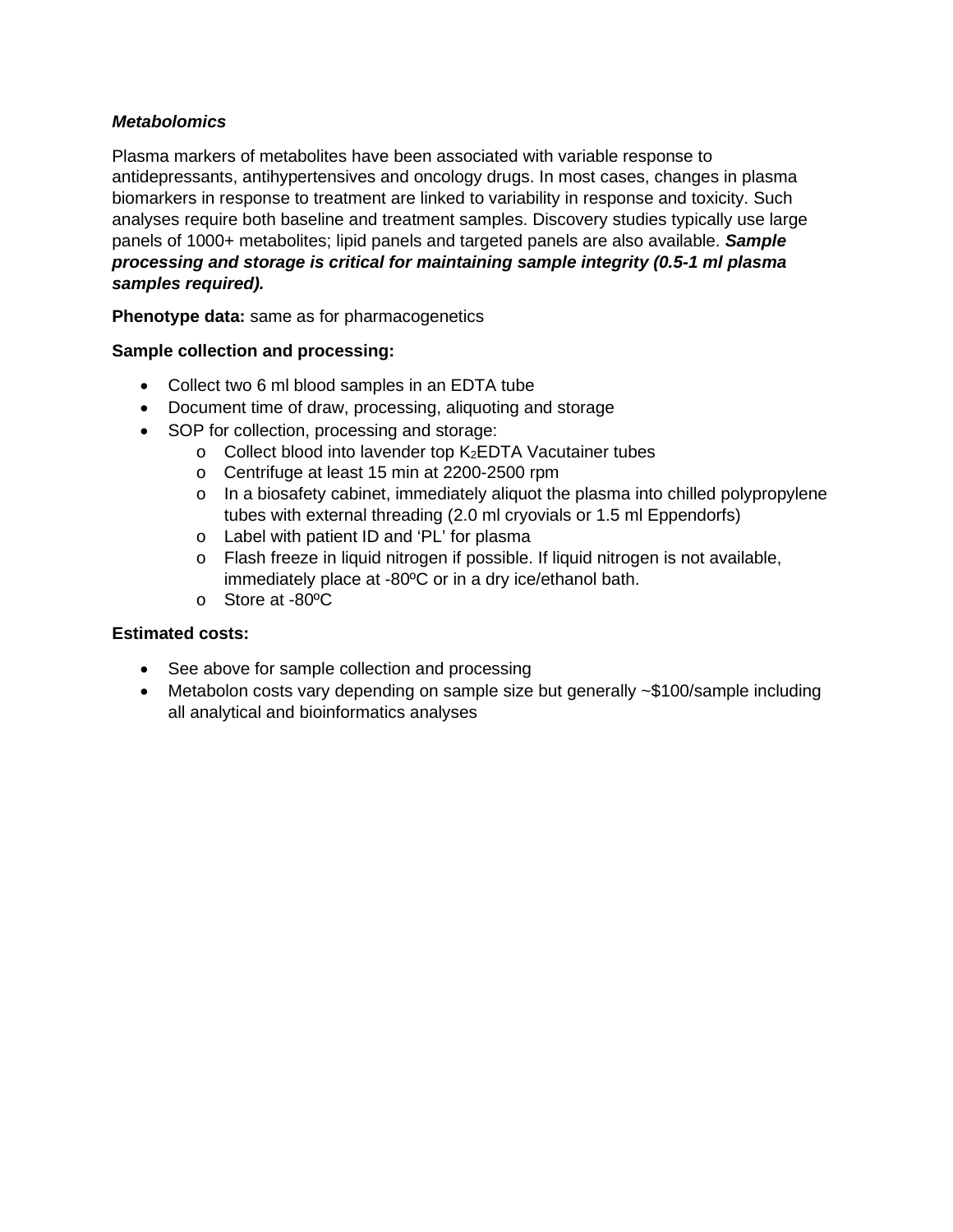# *Metagenomic Analyses*

The gut microbiome has been linked to drug bioavailability and toxicity. In oncology, an emerging example of this is irinotecan. Glucuronide metabolites of the active SN-38 metabolite of irinotecan can undergo enterohepatic recirculation where they are involved in dose-limiting diarrhea. Genetic variation in *UGT1A1* has been recognized for a while to contribute to variation in irinotecan-induced diarrhea [21]. More recently, individual differences in gut bacterial βglucuronidase activity has been linked to this toxicity [22, 23]. Metagenomic biomarkers of drug efficacy and toxicity is likely to be important for effective personalized approaches to dosing irinotecan and other drugs with significant glucuronidation. Orally active targeted therapies can also be metabolized by gut bacteria and it will be important to characterize variability in these processes which can greatly impact drug bioavailability and therefore efficacy.

# **Phenotype data:**

Associations between gut microbiome species and metabolic activity with drug response and toxicity would utilize the measures described for the pharmacogenomic studies. In addition, where gut bacteria are suspected of limiting drug bioavailability it would be critical that plasma samples are collected for quantification of drug and metabolite levels.

# **Sample collection and processing:**

For microbiome studies fecal samples should be collected at baseline. In some cases, additional samples during or after treatment should be considered to characterize the effect of therapy on the gut microbiome.

- Patient is provided with an "at-home" Microbiome Collection Kit.
- Microbiome Collection Kits are customized for the desired amount of timepoints.
- Microbiome Collection Kits include:
	- o Stool collection toilet adapters, preservative-free plastic collection vials with attached scoop, FOBT (Fecal Occult Blood Test) Cards.
	- o Hygienic consumables (such as gloves, wipes, and ziplock bags).
	- o Shipping materials (ice packs, thermal bubble mailers) and prepaid postage for express delivery to the laboratory.
- For Stool Sample: Patient will defecate into the toilet adapter and collect 1-2 grams of stool in a preservative-free plastic collection vial using the attached scoop.
- For FOBT Card Sample: Patient will take a small portion of stool and smear the sample across the area of the FOBT card.
- Patient will document their Patient ID and date/time of collection using label provided on the collection vial and FOBT card.
- Patient will seal the stool sample & FOBT card in a Ziploc bag and place into a thermal bubble mailer with an ice pack to prepare for immediate shipping.
- Patient will ship the samples directly to the research laboratory using the provided mailing materials prepaid express postage.
- Upon receipt at the laboratory, the patient samples will be immediately banked by laboratory personnel and stored at -80°C.
- Collection of additional stool samples during or after treatment will be collected using the aforementioned SOP.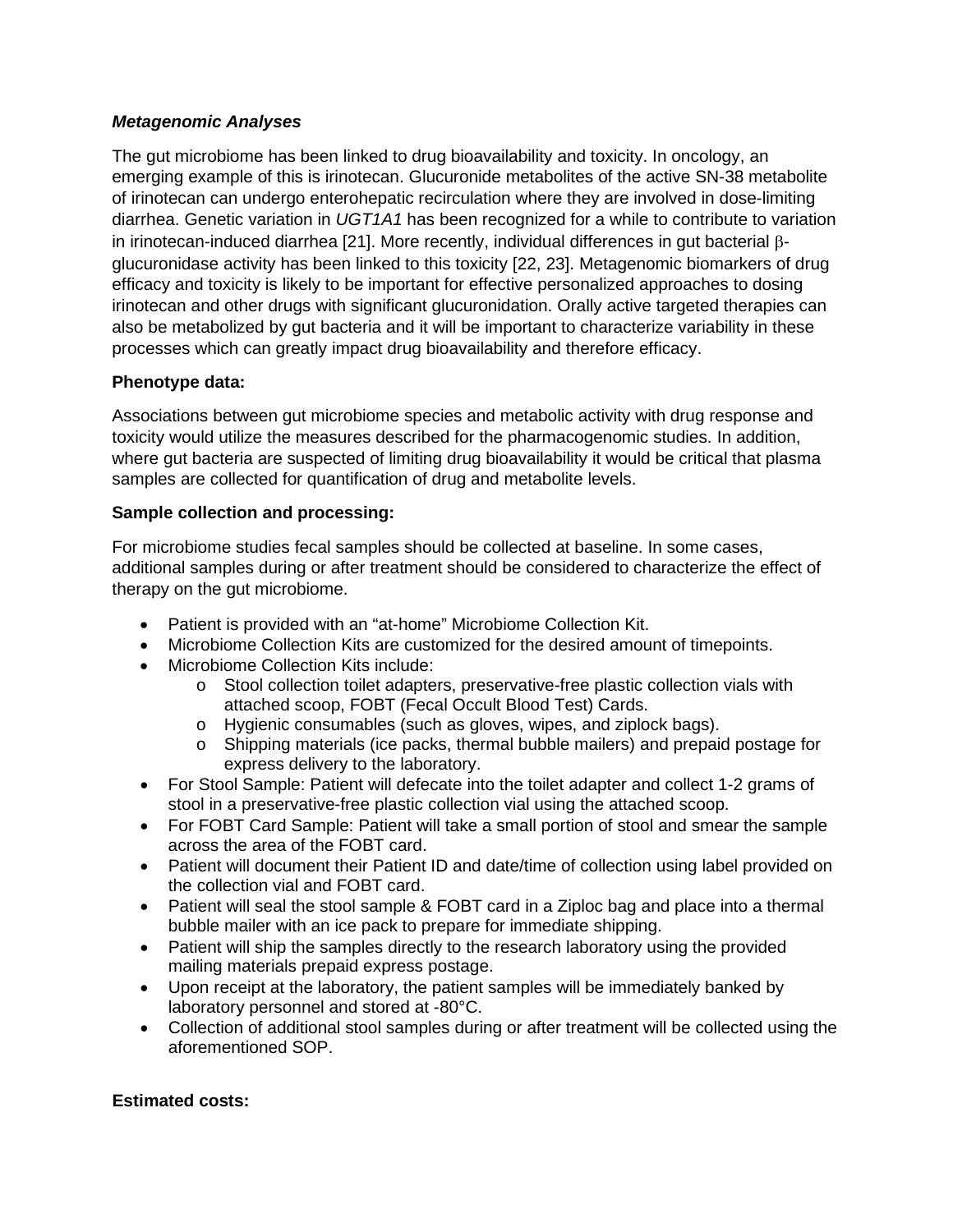- Microbiome Collection Kit Consumables (priced per unit, per sample submission):
	- o FOBT Card: \$3.03
	- o Stool Collection Toilet Adapter: \$1.17
	- o Stool Collection Vial: \$1.98
	- o Thermal Bubble Mailer: \$1.36
	- o Ice Pack: \$1.20
	- o Collection Box & Hygienic Consumables: \$7.00
- Prepaid express postage (per sample): \$26.20+
- DNA extraction reagents: \$20 per sample
- Multiplex amplicon sequencing (16S/ITS): \$20 per sample
- Metagenomic sequencing: \$200 or more per sample, depending on depth of coverage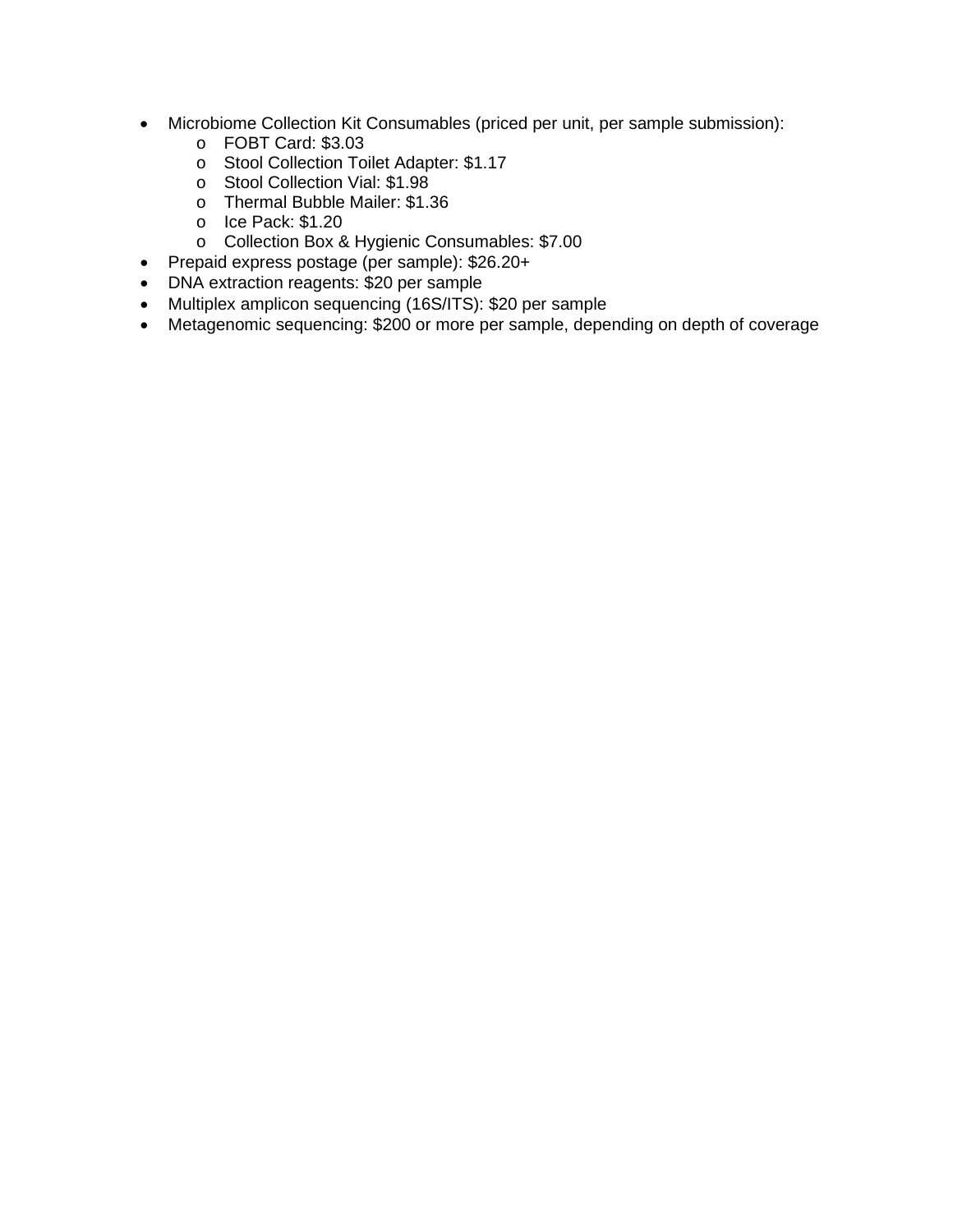#### **Model Protocol Language for Host Genetic Studies**

Pharmacogenomic correlative studies have been included in many CALGB/Alliance cooperative group studies. In each case, a candidate gene or SNP approach has been proposed as a primary hypothesis but language is included so that additional analyses can be conducted at a later date, including genome wide analyses using genotyping and sequencing. *Below is an example from A0131201 that examines abiraterone pharmacogenetics.* This language has been approved by NCI and can be adopted for local studies and expanded to include other host markers of variability.

#### **Background and hypothesis**

Abiraterone is a selective inhibitor of androgen biosynthesis that potently blocks CYP17A1, which is critical to testosterone synthesis by the adrenals, testes, and within the prostate tumor. Genetic variation in expression of CYP17A1 is regulated in part by promoter sequence variation, including a T>C change at nucleotide -34.

The primary statistical objective for this companion study is to investigate a drug by *CYP17A1* interaction with respect to overall survival. Specifically, we hypothesize that patients on the enzalutamide/abiraterone arm (Arm B) with a homozygous −34T genotype (Genotypic Group 1, 43% of the population) will have an inferior overall survival to patients with a heterozygous or homozygous −34C genotype (Genotypic Group 2, 57% of population). No genotype effect is expected in Arm A (enzalutamide alone).

As secondary objectives, we will assay candidate variants and loci hypothesized to be associated with other clinical phenotypes (e.g., progression-free survival or toxicity) or other eQTLs.

In addition, we may use the DNA collected to consider other candidate SNPs or to conduct a genome-wide association study (GWAS) to validate other or identify novel candidates, or, as next generation sequencing platforms become more cost effective, consider exome or whole- genome sequencing. As a randomized trial with uniform assessment and follow-up this represents an important opportunity to better understand the relationships among germline genetic variation, disease, and treatment-response phenotypes. At this time, the Population Pharmacology and Pharmacogenomics Committee of Alliance is conducting genomewide analyses of previously completed CALGB trials using The Illumina 1M platform in collaboration with the RIKEN Center for Genomic Medicine. More than 1,000,000 SNPs are simultaneously genotyped. In addition, there are 4,300 SNPs in regions of copy number variations (CNVs), thus allowing for the detection of CNVs as well. Near the completion of this clinical trial, specific hypotheses based on currently evolving findings will be formulated and a detailed investigational plan will be submitted as an amendment to this investigation. This flexible, anticipatory design is not only conventional, but also necessary in cancer pharmacogenomics.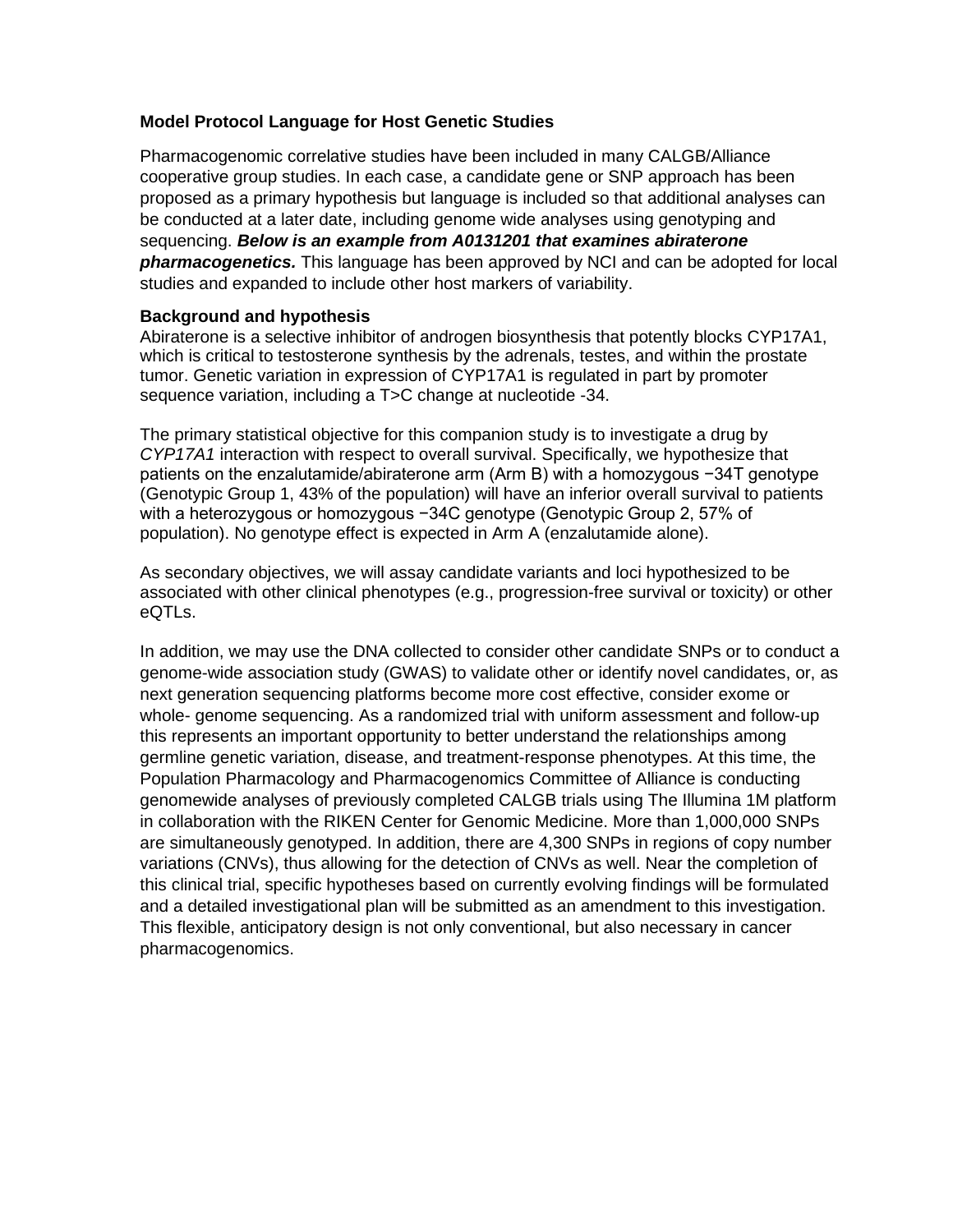- 1. Fernandez, C.A., et al., *Genome-wide analysis links NFATC2 with asparaginase hypersensitivity.* Blood, 2015. **126**(1): p. 69-75.
- 2. [https://www.accessdata.fda.gov/drugsatfda\\_docs/label/2015/020896s037lbl.pdf.](https://www.accessdata.fda.gov/drugsatfda_docs/label/2015/020896s037lbl.pdf)
- 3. Caudle, K.E., et al., *Clinical Pharmacogenetics Implementation Consortium guidelines for dihydropyrimidine dehydrogenase genotype and fluoropyrimidine dosing.* Clin Pharmacol Ther, 2013. **94**(6): p. 640-5.
- 4. Vos, H.I., et al., *Replication of a genetic variant in ACYP2 associated with cisplatininduced hearing loss in patients with osteosarcoma.* Pharmacogenet Genomics, 2016. **26**(5): p. 243-7.
- 5. Xu, H., et al., *Common variants in ACYP2 influence susceptibility to cisplatin-induced hearing loss.* Nat Genet, 2015. **47**(3): p. 263-6.
- 6. Rossi, D., et al., *Analysis of the host pharmacogenetic background for prediction of outcome and toxicity in diffuse large B-cell lymphoma treated with R-CHOP21.* Leukemia, 2009. **23**(6): p. 1118-26.
- 7. Wojnowski, L., et al., *NAD(P)H oxidase and multidrug resistance protein genetic polymorphisms are associated with doxorubicin-induced cardiotoxicity.* Circulation, 2005. **112**(24): p. 3754-62.
- 8. Armenian, S.H., et al., *Genetic susceptibility to anthracycline-related congestive heart failure in survivors of haematopoietic cell transplantation.* Br J Haematol, 2013. **163**(2): p. 205-13.
- 9. [https://www.accessdata.fda.gov/drugsatfda\\_docs/label/2014/020571s048lbl.pdf.](https://www.accessdata.fda.gov/drugsatfda_docs/label/2014/020571s048lbl.pdf)
- 10. [https://www.accessdata.fda.gov/drugsatfda\\_docs/label/2012/022059s013lbl.pdf.](https://www.accessdata.fda.gov/drugsatfda_docs/label/2012/022059s013lbl.pdf)
- 11. Schaid, D.J., et al., *Prospective validation of HLA-DRB1\*07:01 allele carriage as a predictive risk factor for lapatinib-induced liver injury.* J Clin Oncol, 2014. **32**(22): p. 2296-303.
- 12. Spraggs, C.F., et al., *HLA-DQA1\*02:01 is a major risk factor for lapatinib-induced hepatotoxicity in women with advanced breast cancer.* J Clin Oncol, 2011. **29**(6): p. 667- 73.
- 13. [https://www.accessdata.fda.gov/drugsatfda\\_docs/label/2014/205919s000lbl.pdf.](https://www.accessdata.fda.gov/drugsatfda_docs/label/2014/205919s000lbl.pdf)
- 14. Relling, M.V., et al., *Clinical Pharmacogenetics Implementation Consortium guidelines for thiopurine methyltransferase genotype and thiopurine dosing.* Clin Pharmacol Ther, 2011. **89**(3): p. 387-91.
- 15. Garcia-Donas, J., et al., *Single nucleotide polymorphism associations with response and toxic effects in patients with advanced renal-cell carcinoma treated with first-line sunitinib: a multicentre, observational, prospective study.* Lancet Oncol, 2011. **12**(12): p. 1143-50.
- 16. Goetz, M.P., et al., *Clinical Pharmacogenetics Implementation Consortium (CPIC) Guideline for CYP2D6 and Tamoxifen Therapy.* Clin Pharmacol Ther, 2018. **103**(5): p. 770-777.
- 17. [https://www.accessdata.fda.gov/drugsatfda\\_docs/label/2018/021807s005lbl.pdf.](https://www.accessdata.fda.gov/drugsatfda_docs/label/2018/021807s005lbl.pdf)
- 18. Diouf, B., et al., *Association of an inherited genetic variant with vincristine-related peripheral neuropathy in children with acute lymphoblastic leukemia.* JAMA, 2015. **313**(8): p. 815-23.
- 19. Stock, W., et al., *An Inherited Genetic Variant in CEP72 Promoter Predisposes to Vincristine-Induced Peripheral Neuropathy in Adults With Acute Lymphoblastic Leukemia.* Clin Pharmacol Ther, 2017. **101**(3): p. 391-395.
- 20. Wellmann, R., et al., *Analyzing the clinical actionability of germline pharmacogenomic findings in oncology.* Cancer, 2018. **124**(14): p. 3052-3065.